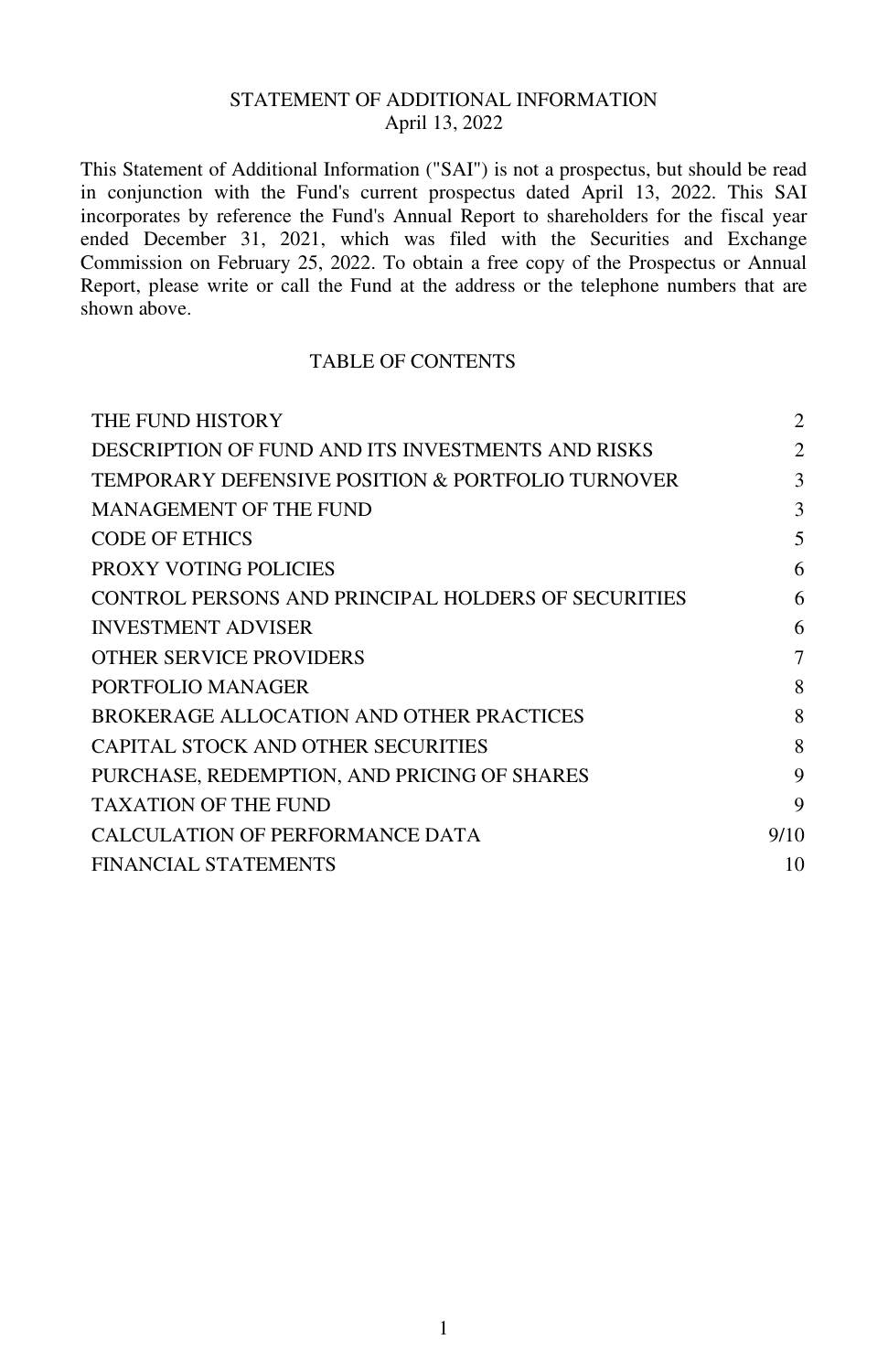# **FUND HISTORY**

The NorthQuest Capital Fund, Inc. (also referred to as the "Fund") was incorporated in New Jersey on January 3, 2001. The Fund's registered office is in Colts Neck, NJ. Mail may be addressed to 16 Rimwood Lane, Colts Neck, NJ 07722.

# **DESCRIPTION OF THE FUND AND ITS INVESTMENTS AND RISKS**

#### *Classification*

The Fund is an open-end, non-diversified management investment company.

#### *Investment Strategies and Risks*

All investment strategies and risks are discussed in the prospectus. No additional strategies and risks exist to be discussed here. Accordingly, all of the Fund's investment strategies are principal investment strategies.

### *Disclosure of Portfolio Holdings*

The Fund discloses all portfolio holdings on a fiscal quarterly basis by filing with the SEC within 60 days of the end of each fiscal quarter in the Fund's Annual Report and Semi-Annual Report to shareholders on Form N-CSR and in the Fund's quarterly holdings reports on Form N-PORT. The Form N-CSR report is available and the public portion of Form N-PORT will be available, free of charge, on the SEC website at http://www.sec.gov or by calling the Fund's toll-free telephone number (800-239-9136).

Disclosure of non-public information about the Fund portfolio holdings may occur when there is a legitimate business purpose such as making disclosures to the Fund's transfer agent, broker-dealer, custodian, and auditing firm, who have a duty to keep information confidential or have been instructed by the Fund to keep information confidential. On an ongoing basis, when necessary, certain parties such as a printing firm will enter into a non-disclosure agreement with the Fund.

### *Fund Polices*

Investment Restrictions: Investment restrictions were selected to aid in maintaining the conservative nature of the Fund. These investment restrictions are the Fund's fundamental investment policies and therefore may not be changed except by the approval of a majority of the outstanding shares; i.e. A) 67% or more of the voting securities present at a duly called meeting, if the holders of more than 50% of the outstanding voting securities, are present or represented by proxy, or B) of more than 50% of the outstanding voting securities, whichever is less. Under the Fund's fundamental investment policies, the Fund may not:

- a) Change Fund's Investment Objectives.
- b) Borrow money or purchase securities on margin, but may obtain such short-term credit as may be necessary for clearance of purchases and sales of securities for temporary or emergency purposes in an amount not exceeding 5% of the value of its total assets.
- c) Make investments in commodities, commodity contracts or real estate although the Fund may purchase and sell securities of companies which deal in real estate or interests therein.
- d) Make loans. The purchase of a portion of a readily marketable issue of publicly distributed bonds, debentures or other debt securities will not be considered the making of a loan.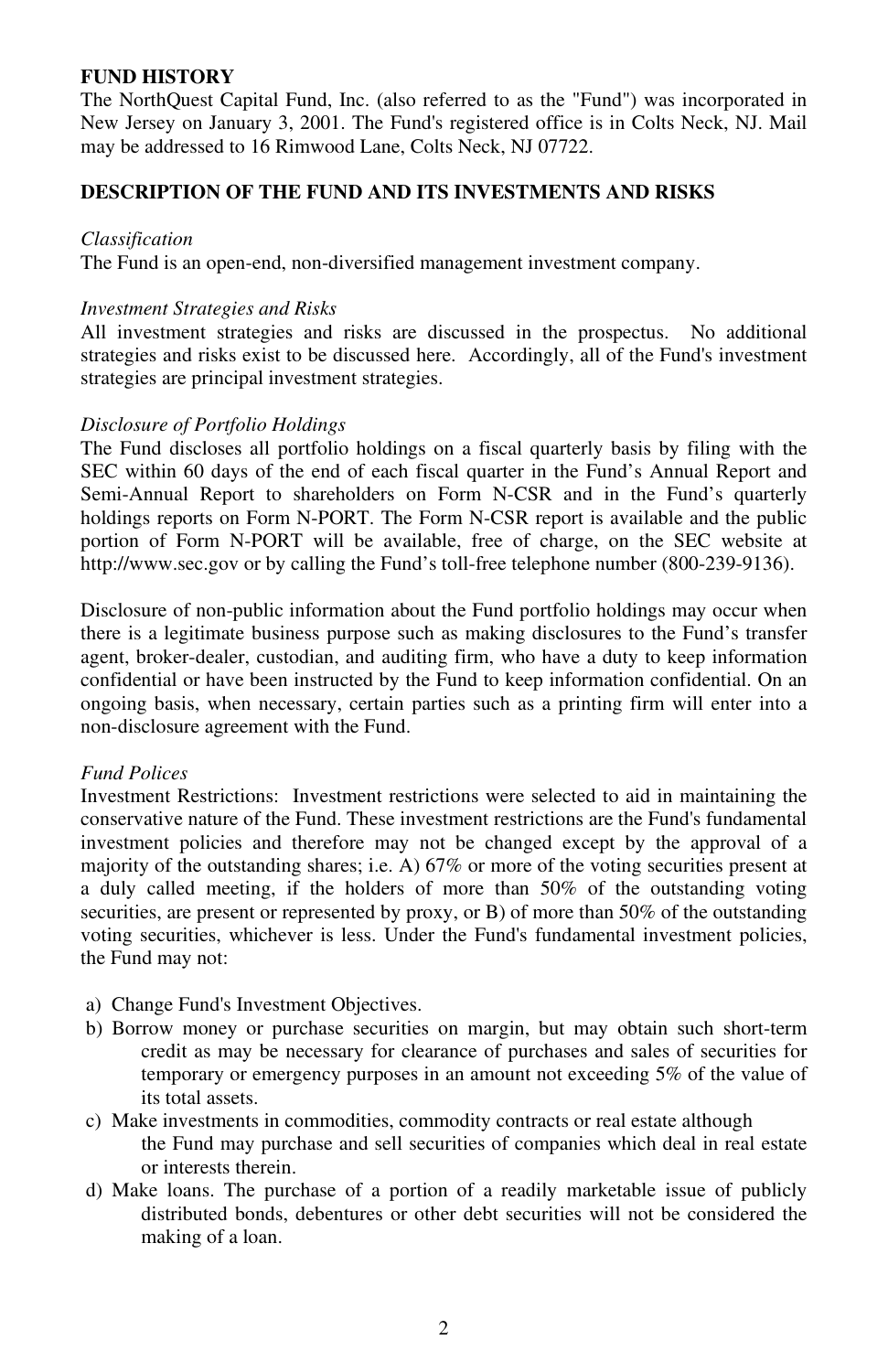- e) Acquire more than 10% of the securities of any class of another issuer, treating all preferred securities of an issuer as a single class and all debt securities as a single class, or acquired more than 10% of the voting securities of another issuer.
- f) Invest in companies for the purpose of acquiring control.
- g) Purchase or retain securities of any issuer if those officers and directors of the Fund or its Investment Adviser owning individually more than 1/2 of 1% of any class of security or collectively own more than 5% of such class of securities of such issuer.
- h) Pledge, mortgage or hypothecate any of its assets.
- i) Invest in securities which may be subject to registration under the Securities Act of 1933 prior to sale to the public or which are not at the time of purchase readily salable.
- j) Invest more than 5% of the total Fund assets, taken at market value at the time of purchase, in securities of companies with less than three years' continuous operation, including the operations of any predecessor.
- k) Issue senior securities.
- l) Underwrite securities of other issuers.
- m) Invest 25% or more of its assets at the time of purchase in any one industry.

### *Temporary Defensive Position & Portfolio Turnover*

The Fund follows the portfolio management methodology with no exceptions other than those considered to be minor that are discussed in section "Principal Investment Strategies of the Fund" in the Prospectus.

# **MANAGEMENT OF THE FUND**

#### *Board of Directors*

Shareholders meet annually to elect all members of the Board of Directors, select an independent auditor, and vote on any other items deemed pertinent by the incumbent Board. The Directors holds ultimate responsibility for running the Fund and that the Fund operates in accordance with its stated objectives, policies and investment restrictions. The Board oversees the actions of the Fund's officers, portfolio manager, and investment adviser. The Board appoints officers to run the Fund and selects an Investment Advisor to provide investment advice (See section "Investment Adviser" in the Prospectus). It plans to meet at least four times a year to review Fund progress and status.

### *Risk Oversight*

The Fund's Board of Directors consists of four directors of which three are independent. The Board oversees risk as part of its oversight of the Fund. The Fund's Board leadership positions include a Chairperson and Chief Compliance Officer ("CCO"). The Board selected these leaders from its membership to assist the Board on overseeing Fund operations and to assess any Fund risks. The Board reviews reports from its CCO, officers, investment adviser, and auditor with regard to any risks facing the Fund. Not all risks that may affect the Fund can be identified or processes and controls developed to eliminate or mitigate their occurrence or effects, and some risks are simply beyond any control of the Fund or the Manager, or other service providers.

The following qualities provide the careful considerations that led the Board to select an individual to serve on the Fund's Board of Directors. Generally, no one factor determines the nomination or appointment of an individual to the Board but all nominees should possess: the highest ethics, integrity and values. The following factors are also examined by the Board: (a) the individual's business and professional experience and accomplishments; (b) the individual's ability to work effectively with other directors: (c)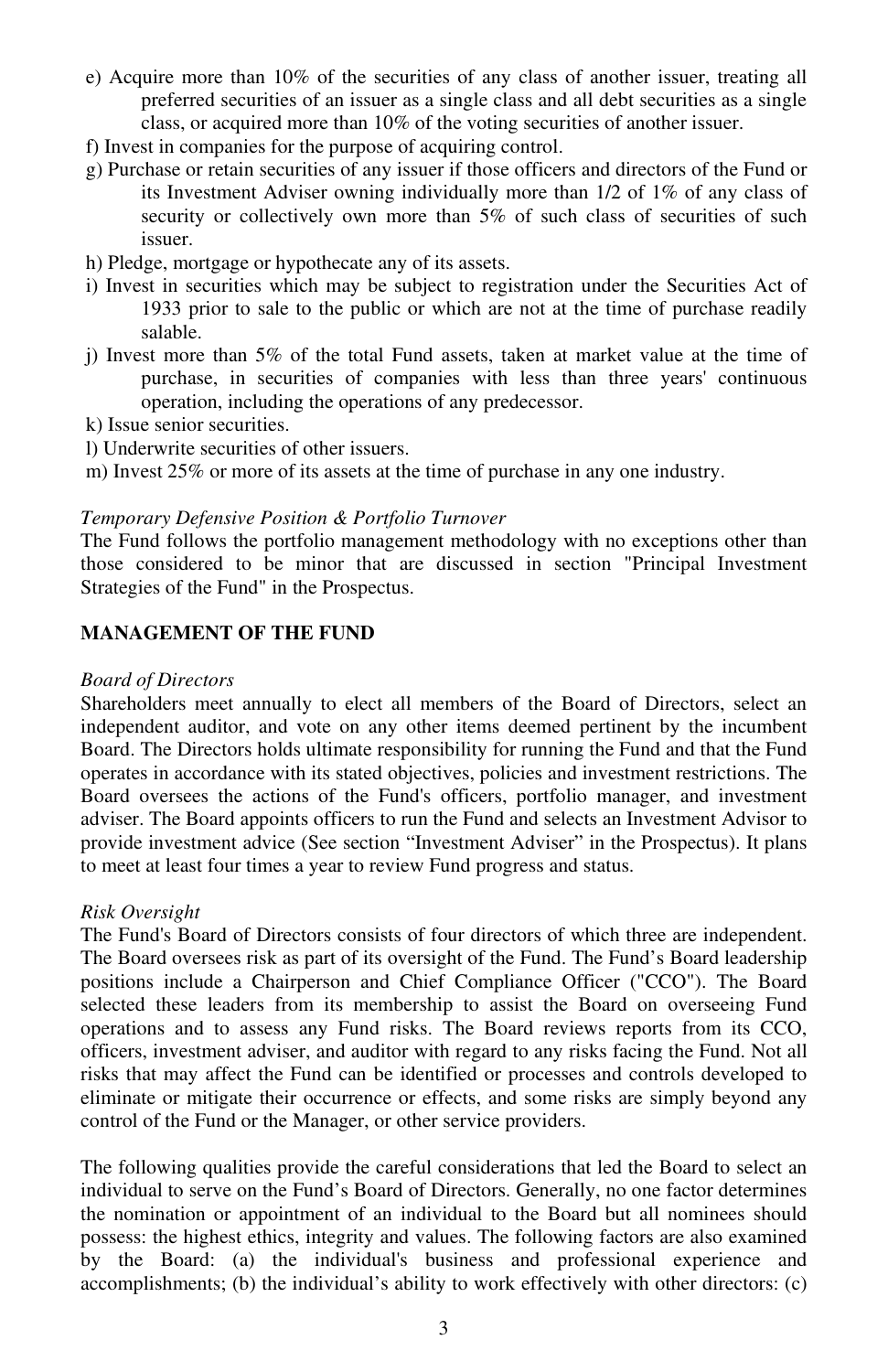an individual's skills and knowledge that would benefit the Board; and the individual's prior experience, if any, serving in unique institutions and industries. Below is a summary of each Director's professional experience and accomplishments.

Charles G. Camarata – Mr. Camarata is a private investor. He received a B.S degree in accounting/economics and a Master of Business Administration (M.B.A) from Monmouth College in New Jersey.

William S. Foote, Jr. – Mr. Foote is a private investor who has extensive sales experience in the light and heavy-duty outdoor equipment industry. He received a B.S degree in Business Administration and a Master of Business Administration (M.B.A.) from Monmouth College in New Jersey.

Peter J. Lencki - Mr. Lencki has investment management and research experience as President of an investment advisory company, ERC, since 1996. Mr. Lencki holds a Bachelor of Arts degree in Political Science from Seton Hall University in New Jersey.

George Sikora – Mr. Sikora is a private investor. He served in the U.S Army and in law enforcement as a police officer in Bayonne, New Jersey.

#### *Management Information*

Officers and Directors of the Fund: Their addresses and principal occupations during the past five years are:

| Interested *<br>Name and Address ** | Position(s)<br>Held With<br>Fund & Age                       | Term of Office<br>& Length of<br>Time Served | Principal<br>Occupation<br>Past 5 Yrs.                                                      | Other<br>Director<br>Positions<br>Held by<br>Director |
|-------------------------------------|--------------------------------------------------------------|----------------------------------------------|---------------------------------------------------------------------------------------------|-------------------------------------------------------|
| Peter J. Lencki *                   | ------------<br>Chairman<br>President<br>Treasurer<br>Age 67 | 1 Year Term<br>20 Years                      | -------------------------<br>Portfolio Manager<br>NorthQuest Capital Fund<br>Colts Neck, NJ | None                                                  |
| Mary E. Lencki *                    | Secretary<br>Age 64                                          | 1 Year Term<br>20 Years                      | Nurse<br><b>Brighton Gardens</b><br><b>Assisted Living</b><br>Middletown, NJ                | N/A                                                   |
| Independent                         |                                                              |                                              |                                                                                             |                                                       |
| Charles G.<br>Camarata              | Lead<br>Director                                             | 1 Year Term                                  | Private Investor                                                                            | None                                                  |
|                                     | Age $77$                                                     | 10 Years                                     |                                                                                             |                                                       |
| William S. Foote, Jr.               | Director<br>Age 77                                           | 1 Year Term<br>7 Year                        | Private Investor                                                                            | None                                                  |
| George Sikora                       | Director<br>Age $75$                                         | 1 Year Term<br>6 Year                        | Private Investor                                                                            | None                                                  |

#### Footnotes:

\* Directors of the Fund are considered "Interested persons", as define in the Investment Company Act of 1940, because these individuals are affiliated with the Investment Adviser. Mary and Peter Lencki, who are spouses, are considered "Interested persons". The children of Mary and Peter Lencki own shares in the Fund.

\*\* The address for each Director is 16 Rimwood Lane, Colts Neck, NJ 07722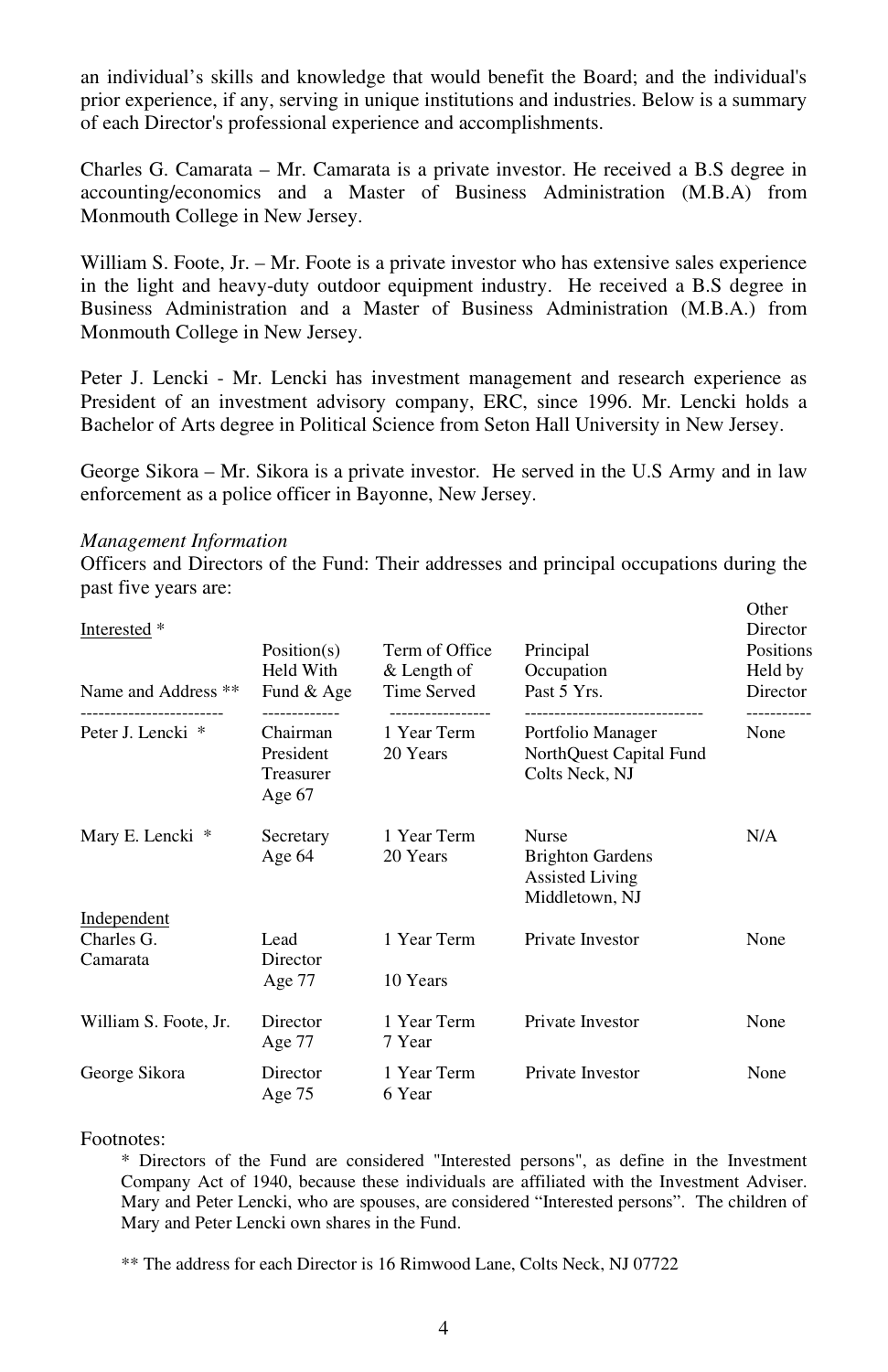Director and Officer Ownership of Fund Shares:

| Name                                                          | Dollar Range of<br><b>Equity Securities</b><br>in the Fund **                      | Aggregate Donal Kange of Equity<br>Securities in All Registered<br><b>Investment Companies Overseen</b><br>by Director in Family of<br><b>Investment Companies</b> |
|---------------------------------------------------------------|------------------------------------------------------------------------------------|--------------------------------------------------------------------------------------------------------------------------------------------------------------------|
| Mary E. Lencki<br>Peter J. Lencki                             | $$10,001 - $50,000$<br>$$500,001 - $1,000,000$                                     | N/A<br>\$500,001 - \$1,000,000                                                                                                                                     |
| Charles G. Camarata<br>William S. Foote, Jr.<br>George Sikora | \$<br>10,000<br>$1 - S$<br>\$<br>$1 - S$<br>10,000<br>$10,001 - $$<br>\$<br>50,000 | 10,000<br>\$<br>$1 - S$<br>\$<br>10,000<br>$1 - S$<br>\$<br>$10,001 - $$<br>50,000                                                                                 |

Aggregate Dollar Range of Equity

Footnote: \*\* Valuation date as of 03/18/2022.

Certain Transactions: Neither the Independent Directors nor members of their immediate family, own securities beneficially or of record in ERC, the Investment Adviser, or any affiliate of the Investment Adviser. Neither the Independent Directors nor members of their immediate family have conducted any transactions, or series of transactions, during the two most recently completed calendar years, in which the amount exceeded \$120,000, in the Investment Adviser or any affiliate of the Investment Adviser.

Compensation of Directors: The Fund does not pay any fees to, or reimburse expenses to, its directors who are considered "Interested persons" of the Fund. The aggregate compensation for the fiscal year ended December 31, 2021 is set forth below. The Investment Adviser does not provide investment advisory services to any other investment companies registered under the 1940 Act other than the Fund.

| Name<br>of Directors<br>and Officers | Aggregate<br>Compensation<br>the Fund | Pension or<br>Retirement<br>Benefits from Fund | Total<br>Compensation<br>from Fund |
|--------------------------------------|---------------------------------------|------------------------------------------------|------------------------------------|
| Charles G. Camarata                  | \$200                                 | \$0                                            | \$200                              |
| William S. Foote, Jr.                | \$200                                 | \$0                                            | \$200                              |
| Mary E. Lencki                       | \$0                                   | \$0                                            | \$0                                |
| Peter J. Lencki                      | \$0                                   | \$0                                            | \$0                                |
| George Sikora                        | \$200                                 | \$0                                            | \$200                              |

Sales Load: The Fund does not charge a sales load.

### **CODE OF ETHICS**

Pursuant to the requirements of rule 17j-1 code of ethics under the Investment Company Act of 1940 and in order to protect against certain unlawful acts, practices and courses of business by certain individuals or entities related to the NorthQuest Capital Fund, Inc. (the "Fund"), the Fund and ERC have adopted a Code of Ethics and procedures for implementing the provisions of the code. The personnel of the Fund and Investment Adviser are subject to the code of ethics when investing in securities that may be purchased, sold or held by the Fund.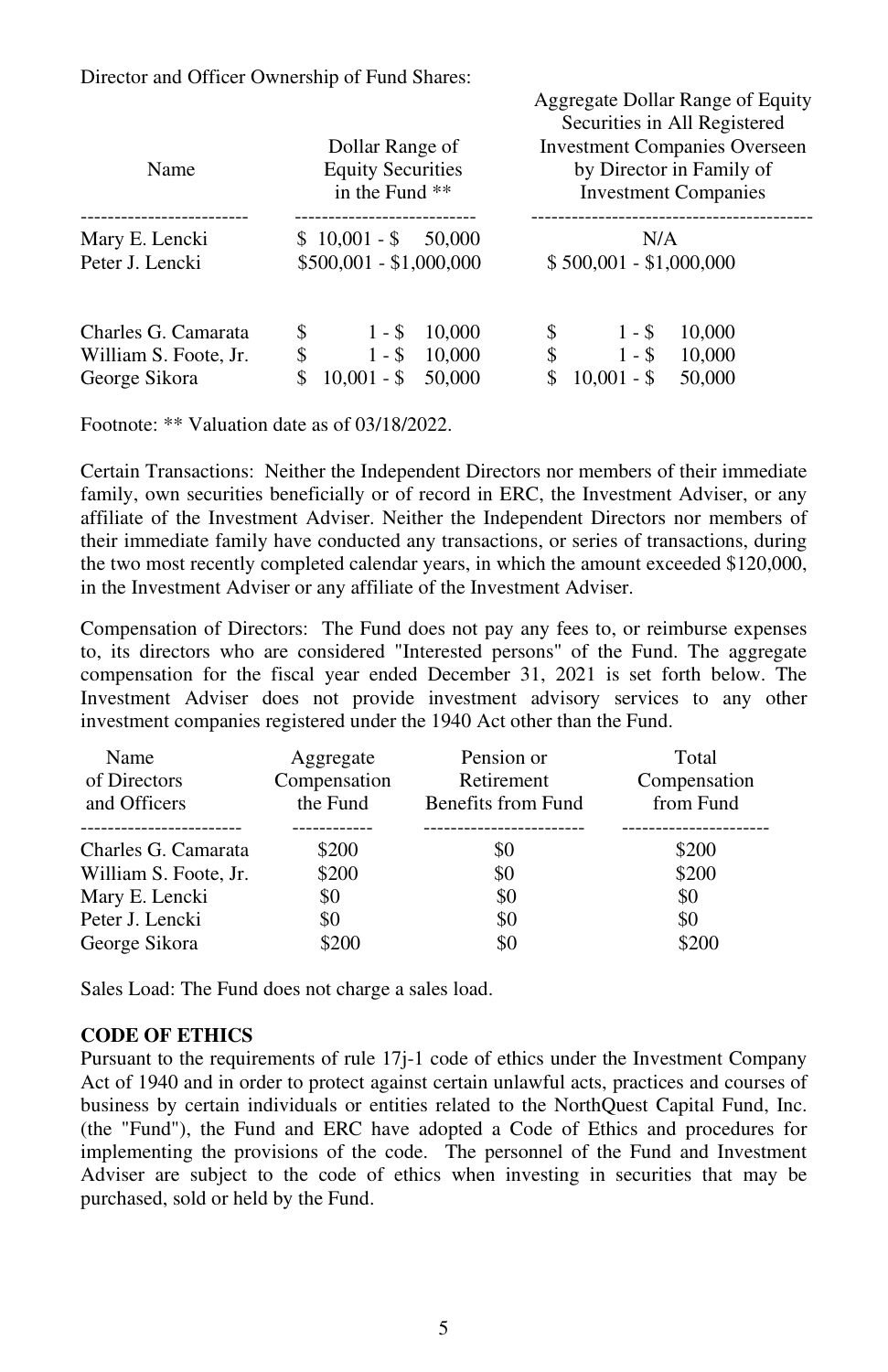# **PROXY VOTING POLICIES**

The Fund exercises its voting rights in the best interests of the Fund when voting proxies with regard to securities held or purchased by the Fund. Proxies that propose offering additional stock options to their managers or compensate management excessively are usually voted down by the Fund. Generally, the Fund votes in favor of proxies that propose the repurchase of the issuer's shares without increasing the issuer's debt. For all other proposals, the Fund will evaluate whether a proposal is in the best interests of Fund shareholders and take into account the following factors such as: (a) is the proposal considering past and future performance when compensating management; (b) is the proposal in conflict with the company's long-term strategies; and (c) is the proposal in keeping with high ethical standards and corporate governance.

To obtain the Fund's voting policies and information regarding how the Fund voted proxies related to portfolio securities during the most recent 12-month period ended June 30, without charge, call the Fund's toll-free telephone number (800-239-9136) or go to the SEC internet site at http://www.sec.gov.

# **CONTROL PERSONS AND PRINCIPAL HOLDERS OF SECURITIES**

### *Principal Holders*

Major Shareholders: As of March 18, 2022, shareholders on record who own 5% or more of the outstanding shares of the Fund as follows:

| Name                     | Address              | Percent |
|--------------------------|----------------------|---------|
| Rene A. Lencki (1)       | Springfield, MO      | 18.79%  |
| Peter J. Lencki (2)      | Colts Neck, NJ       | 12.21%  |
| Molly M. Lencki          | North Palm Beach, FL | 6.94%   |
| Andrew & Carol A. Gross  | Farmingdale, NJ      | 5.50%   |
| John G. & Susan Padovano | Colts Neck, NJ       | 5.07%   |

(1) Includes 12,608 shares jointly owned by Rene's and her spouse Shaun Lencki.

(2) Includes 1,029 shares held by Mary E. Lencki. Mary also jointly owns 12,233 shares in Peter's IRA. Peter and Mary are spouses.

#### *Management Ownership*

All officers and directors of the Fund own 39,936 shares (12.70%) of the outstanding shares of the Fund. Officers and directors are each required to own a minimum of 100 Fund shares.

# **INVESTMENT ADVISORY AND OTHER SERVICES**

#### *Investment Adviser*

The Investment Advisory Contract between the Fund and Emerald Research Corporation ("ERC"), the investment adviser, has been renewed by the Fund's Board including a majority of the independent directors at a meeting on August 06, 2021. ERC was formed on 3/08/96 and is currently owned and controlled by Peter Lencki, an officer, director, and affiliate of the Fund. Peter Lencki is President and owner (100%) of ERC. Mary Lencki, the Fund's Secretary, is affiliated with the Investment Adviser (her spouse is Peter Lencki).

### *Board Discussion on Renewing Fund's Advisory Contract*

The discussion regarding the basis for approving the renewal of any advisory contract with the Fund will be available in the Fund's Annual Report.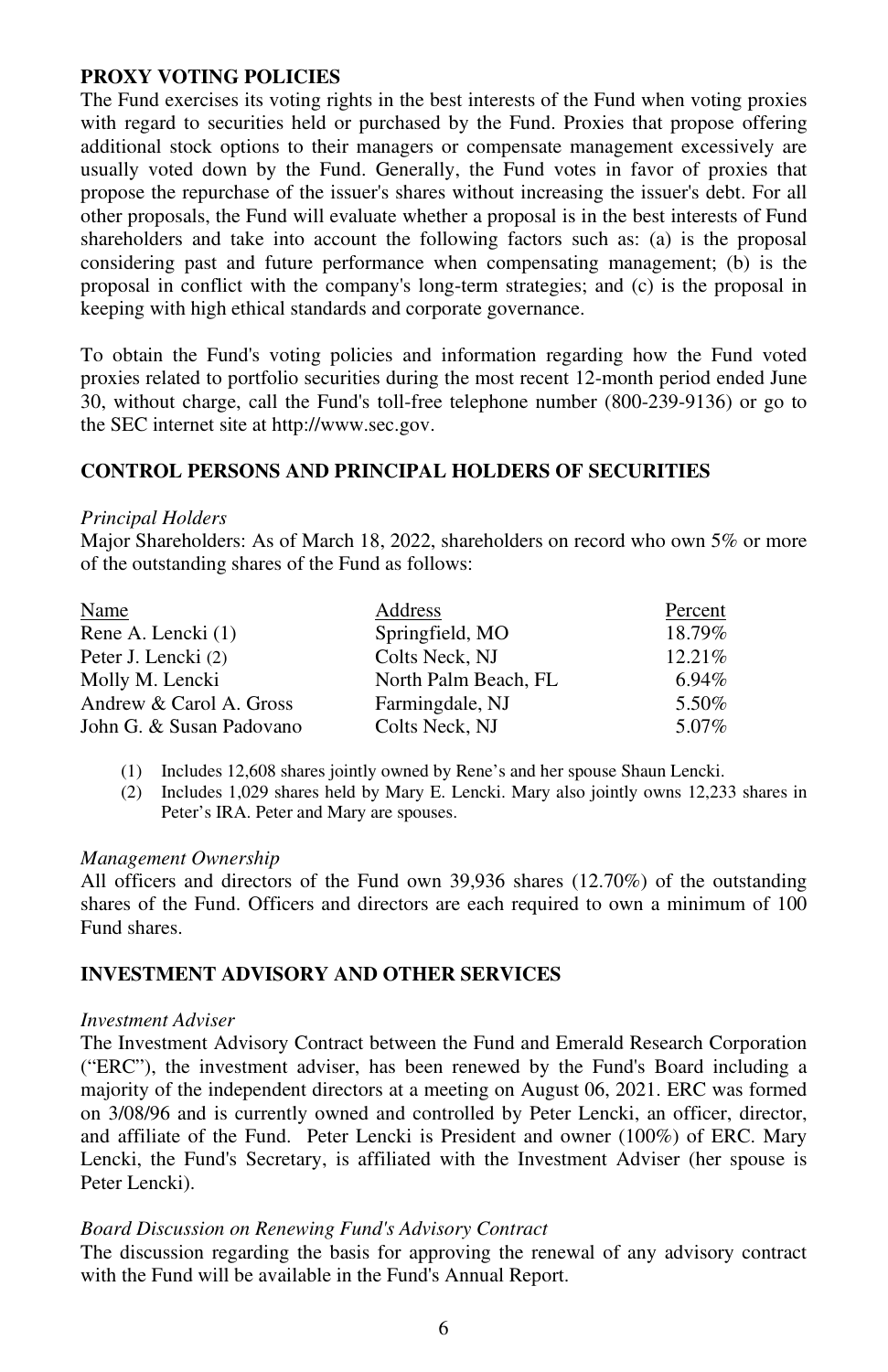#### *Services Provided by, and Fees Paid to, the Investment Adviser*

The Investment Adviser is responsible for furnishing investment direction advice to Directors of the Fund on the basis of a continuous review of the portfolio and recommend to the Fund when and to what extent securities should be purchased or disposed. See section "Investment Adviser" in prospectus. ERC has an agreement with the Fund to pay the Fund's startup expenses and to absorb sufficient expenses to hold the total expenses of the Fund to equal to or less than 1.79% per year of the averaged total net assets of the Fund. The advisory fee paid by the Fund is 1% per year of the averaged total net assets of the Fund. This fee is computed daily and is payable monthly.

# **PRINCIPAL UNDERWRITER** *-* See section "UNDERWRITERS OF THE FUND".

# **OTHER SERVICE PROVIDERS**

#### *Transfer Agent*

Mutual Shareholder Services, LLC (the "MSS") is the Fund's transfer agent and dividend disbursing agent. MSS processes shareholder requests for the purchase or redemption of Fund shares and sends statements of ownership to shareholders. MSS is located at 8000 Town Centre Drive, Suite 400, Broadview Heights, OH 44147.

# *Independent Registered Public Accounting Firm*

Sanville & Company is the independent registered public accounting firm which was selected by the Fund to perform the annual audit of the Fund's financial statements. Their offices are located at 1514 Old York Road, Abington, PA 19001.

#### *Accounting Services*

MSS has been selected to provide accounting services such as preparing and filing required financial reports; calculating the Fund's daily net asset value (the "NAV"); reporting the daily NAV to the NASDAQ; and performing other related services for the Fund.

### *Custodian*

The Huntington National Bank has been selected to serve as the custodian of the Fund's investments. The custodian safe keeps the Fund's portfolio securities and investments, pays out funds as instructed, collects income, and maintains records in connection with its duties. The custodian is located at 7 Easton Oval, Columbus, OH 43219.

### *Administration and Compliance Services*

The Empirical Administration, LLC has been selected to provide administrative and compliance services. It is located at 8000 Town Centre Drive, Suite 400, Broadview Heights, OH 44147.

### *Third-Party Payments & Service Agreements*

There are no third-party payments of any kind or service agreements with any organization or individual other than the Investment Adviser and those firms described in the previous section "Other Service Providers".

# *Dealer Re-allowances and Other Services*

There are no dealer re-allowances, Rule 12b-1 plans, paid advertising, compensation to underwriters or broker-dealers, sales personnel or interest, carrying or other finance charges. The Fund does send Prospectuses when it receives unsolicited requests.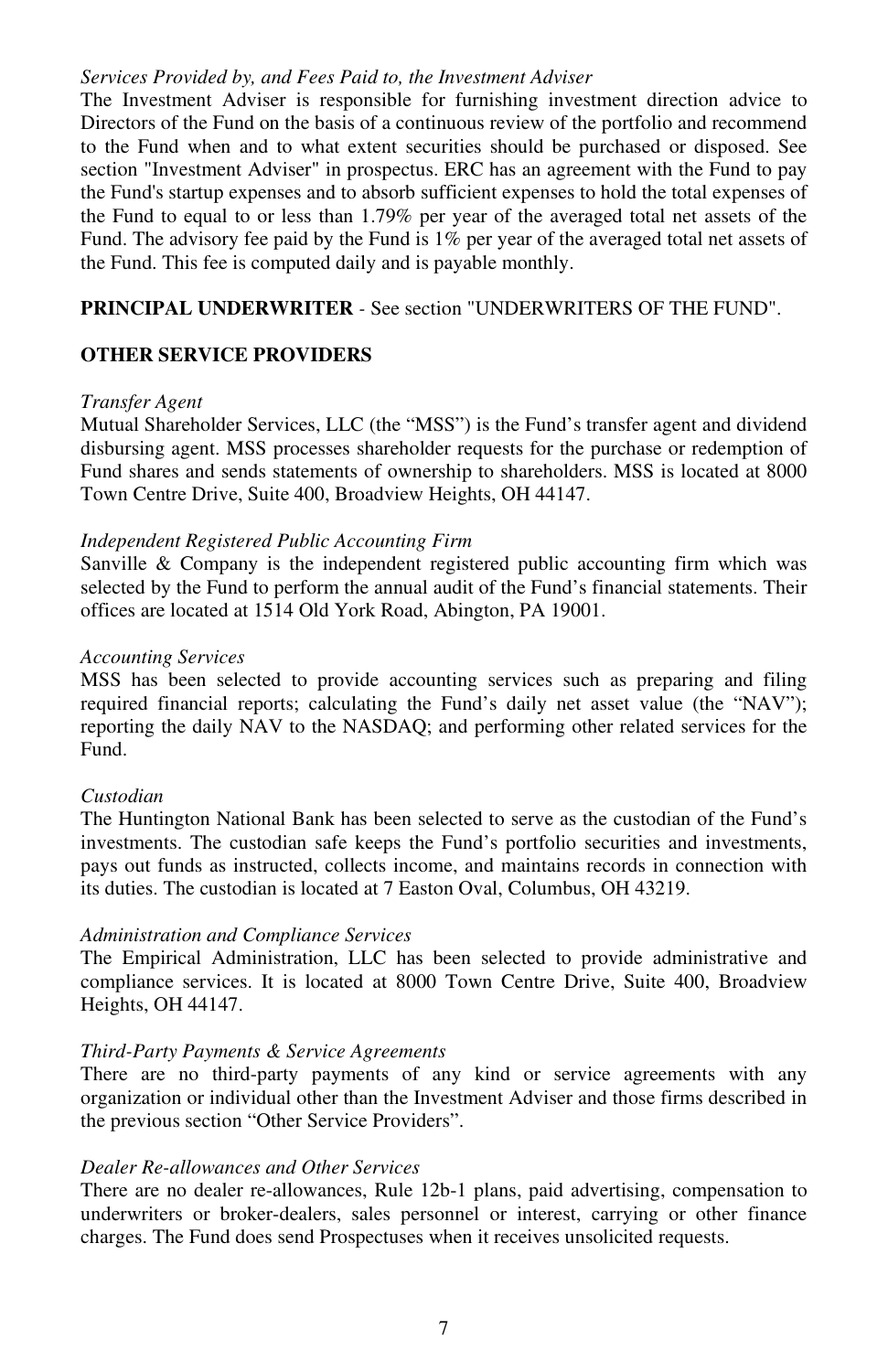# **PORTFOLIO MANAGER**

Peter J. Lencki is the Fund's Portfolio Manager and is responsible for the daily management of the Fund's investment portfolio. He is a member of the Fund's Board of Directors. Peter Lencki is the President, Treasurer and CEO of the Fund. Mr. Lencki is also the President and owner of Fund's investment adviser, ERC.

At this time Mr. Lencki does not manage accounts for any other registered investment companies or other pooled investment vehicles or any other accounts. Peter Lencki has 2 shareholder accounts in the Fund in the dollar range of \$500,001 - \$1,000,000 as of 03/18/2022.

The Fund paid the Adviser 1% of the Fund's average daily net assets. The Advisor has contractually agreed through August 10, 2022 to reimburse the Fund for expenses that exceed 1.79% per year of the average total net assets of the Fund.

# **BROKERAGE ALLOCATION AND OTHER PRACTICES**

#### *Brokerage Transactions*

The Fund requires all brokers to affect transactions in portfolio securities in such a manner as to get prompt execution of the orders at the most favorable price.

### *Commissions*

The Fund has no fixed policy, formula, method, or criteria which it uses in allocating brokerage business based on commission charges. The Board of Directors will evaluate and review the reasonableness of brokerage commissions paid by the Fund on a quarterly basis.

### *Brokerage Selection*

The Board of Directors has approved permission for the President of the Fund to place buy and sell orders for securities as per the Fund's investment portfolio based on recommendations from the Portfolio Manager. The President may select brokers who, in addition to meeting primary requirements of execution and price, may furnish statistical or other factual information and services, which in the opinion of management, are helpful or necessary to the Fund's normal operations. Information or services may include economic studies, industry studies, statistical analyses, corporate reports, or other forms of assistance to the Fund or its Adviser. No effort is made to determine the value of these services or the amount they might have reduced expenses of the Adviser. The Fund will not pay higher brokerage commissions for soft dollar credits.

### *Directed Brokerage and Regular Broker-Dealers*

The Fund and Investment Adviser receives unsolicited solicitations and literature from many brokers. The Fund selects brokers based on competitive commission rates and transaction services rendered. At this time the Fund will not be making principal transactions with broker-dealers.

# **CAPITAL STOCK AND OTHER SECURITIES**

Description of Common Stock: The authorized capitalization of the Fund consists of 500,000,000 shares of NorthQuest Capital common stock of \$0.001 par value per share. Each share has equal dividend, distribution and liquidation rights. There are no conversion or preemptive rights applicable to any shares of the Fund. All shares once issued in book format are fully paid and non-assessable.

Voting Rights: Each holder of the Fund's shares has voting rights equal to the number of shares held. Voting rights are non-cumulative. Therefore, the holders of a majority of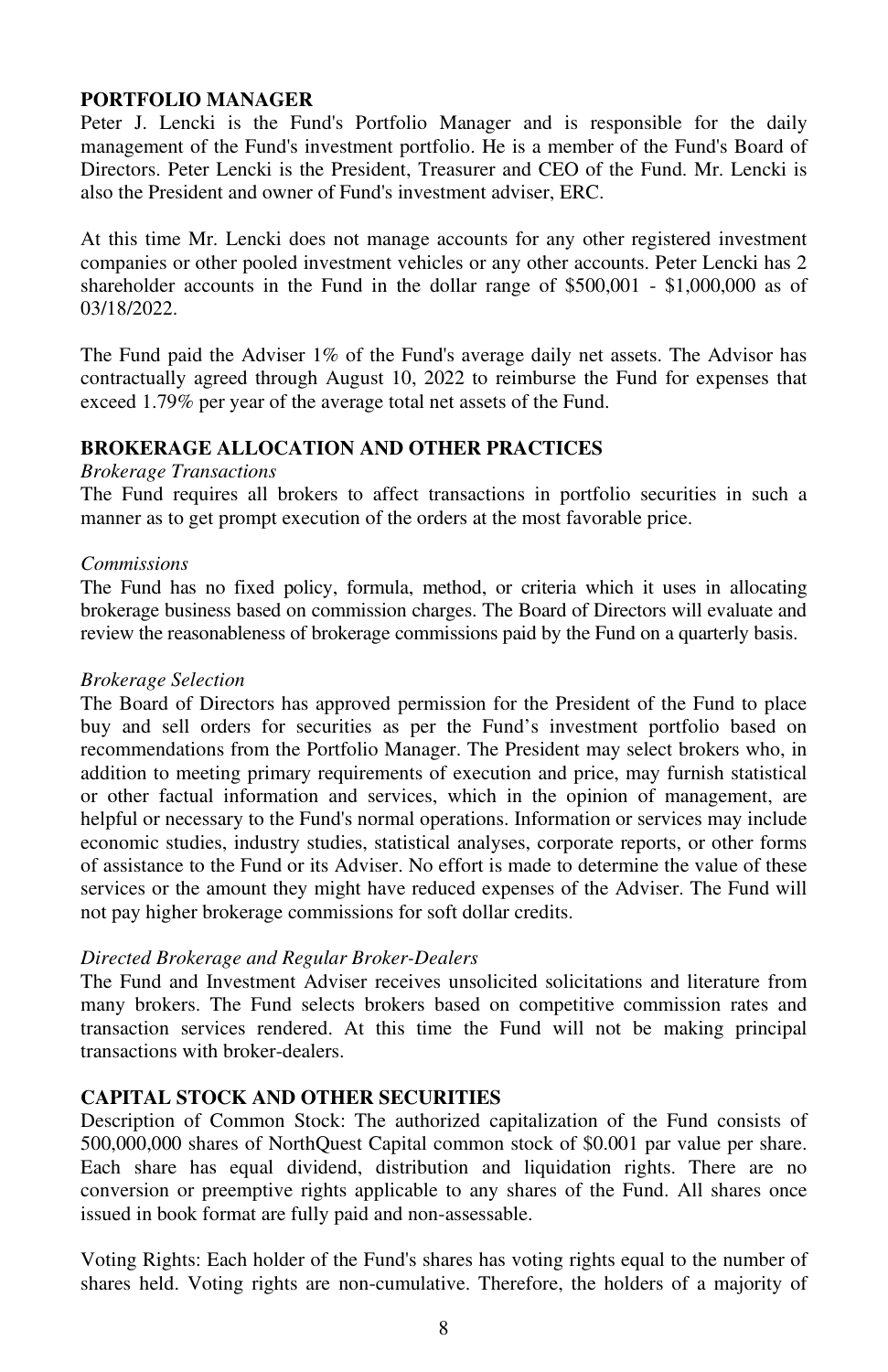shares of common stock can elect all directors of the Fund if they so choose, although holders of remaining shares are still able to cast their votes.

#### **PURCHASE, REDEMPTION, AND PRICING OF SHARES**

# *Purchase of Shares*

Offers or sales of Fund shares may not occur until a prospectus is delivered to prospective offerees or purchasers. Investors may only purchase Fund shares after receipt of a current prospectus and by filling out and submitting an application supplied by the Fund. See section "Purchase of Fund Shares" in the prospectus for more information.

# *Offering Price and Redemption in Kind*

The Fund always trades at the net asset value. That means that the offering and redemption prices always are the same. Details about the offering price are given in section "Pricing of Fund Shares" in our Prospectus. Redemption in kind is discussed in section "Redemption of Fund Shares" in the Fund's Prospectus.

# **TAXATION OF THE FUND**

Taxation of the Fund is discussed in section "Tax Consequences" in the Fund's Prospectus.

# **UNDERWRITERS OF THE FUND**

The Fund has no underwriter because the Fund sells its shares directly to the public.

# **CALCULATION OF PERFORMANCE DATA**

Average Annual Total Return Quotation: The average ending redeemable value for a hypothetical \$1000 investment made over the period of 1 year, 5 years and 10 years according to the following formula:

|                                                                                                                                                          | $P(1+T) = ERV$ |                         |
|----------------------------------------------------------------------------------------------------------------------------------------------------------|----------------|-------------------------|
| Where: $P = a$ hypothetical initial payment of \$1000; $T =$ average annual total<br>return; $n =$ number of years; and $ERV =$ ending redeemable value. |                |                         |
|                                                                                                                                                          | Average Annual | Ending Redeemable Value |

| Period                        | <b>Initial Purchase</b> | Average Annual<br>Return | Ending Redeemable Value<br>12/31/2021 |
|-------------------------------|-------------------------|--------------------------|---------------------------------------|
| 1 Year<br>12/31/20-12/31/21   | \$1,000                 | 32.58%                   | \$1,326                               |
| 5 Years<br>12/31/16-12/31/21  | \$1,000                 | 20.89%                   | \$2,582                               |
| 10 Years<br>12/31/11-12/31/21 | \$1,000                 | 14.68%                   | \$3,936                               |

As with all mutual funds past results are not an indication of future performance.

Average Annual Total Return (After Taxes on Distribution): \* The average annual total return (after taxes on distribution) is computed by finding the average annual compounded rates of return over the period that would equate the initial amount invested to the ending value, according to the following formula:

$$
P(1+T) = ATV
$$
  
D

Where:  $P = a$  hypothetical initial payment of \$1,000;  $T =$  average annual total return (after taxes on distributions);  $n =$  number of years;  $ATV =$  ending value of a hypothetical